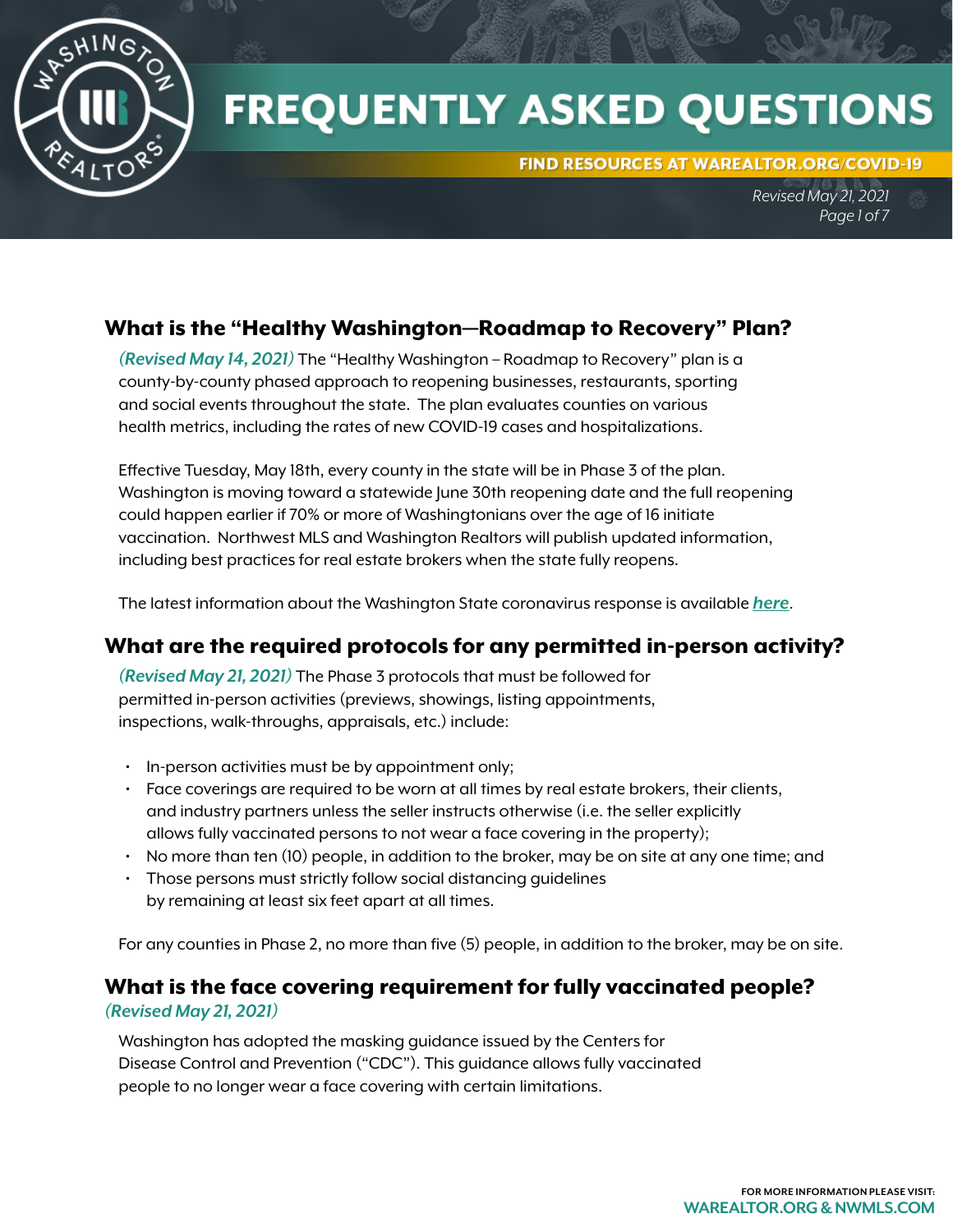On May 21st, Governor Inslee issued a proclamation updating the "Healthy Washington - Roadmap to Recovery" plan and providing information regarding face coverings. In addition, the Department of Labor and Industries published guidance for employers regarding face coverings.

The following applies to real estate firms and face coverings in the office:

- Consumers visiting a real estate office:
	- ◊ Firms can require all consumers to wear a face covering;
	- ◊ Firms can allow consumers who are fully vaccinated to not wear a face covering after providing proof of vaccination; or
	- ◊ Firms can allow consumers who are fully vaccinated to not wear a face covering based upon the honor system.
- For brokers and employees in a real estate office:
	- ◊ Firms can require all brokers/employees to wear a face covering; or
	- ◊ Firms can allow brokers/employees who are fully vaccinated to not wear a face covering after (a) showing proof of vaccination; or (b) providing a signed document attesting to vaccination. The firm should maintain a log of persons who have verified that they have been vaccinated, including the method and date of verification.

The following applies to visits to a property (showings, inspections, appraisals, open houses, etc.) for brokers, clients, and industry partners (e.g. appraisers, inspectors, photographers, etc.)

• All persons must wear a face covering unless the seller instructs otherwise (i.e. the seller explicitly allows fully vaccinated persons to not wear a face covering in the property).

Note that, people are considered fully vaccinated:

- Two weeks after the second dose of the Pfizer or Moderna vaccine; or
- Two weeks after the single dose Johnson & Johnson vaccine.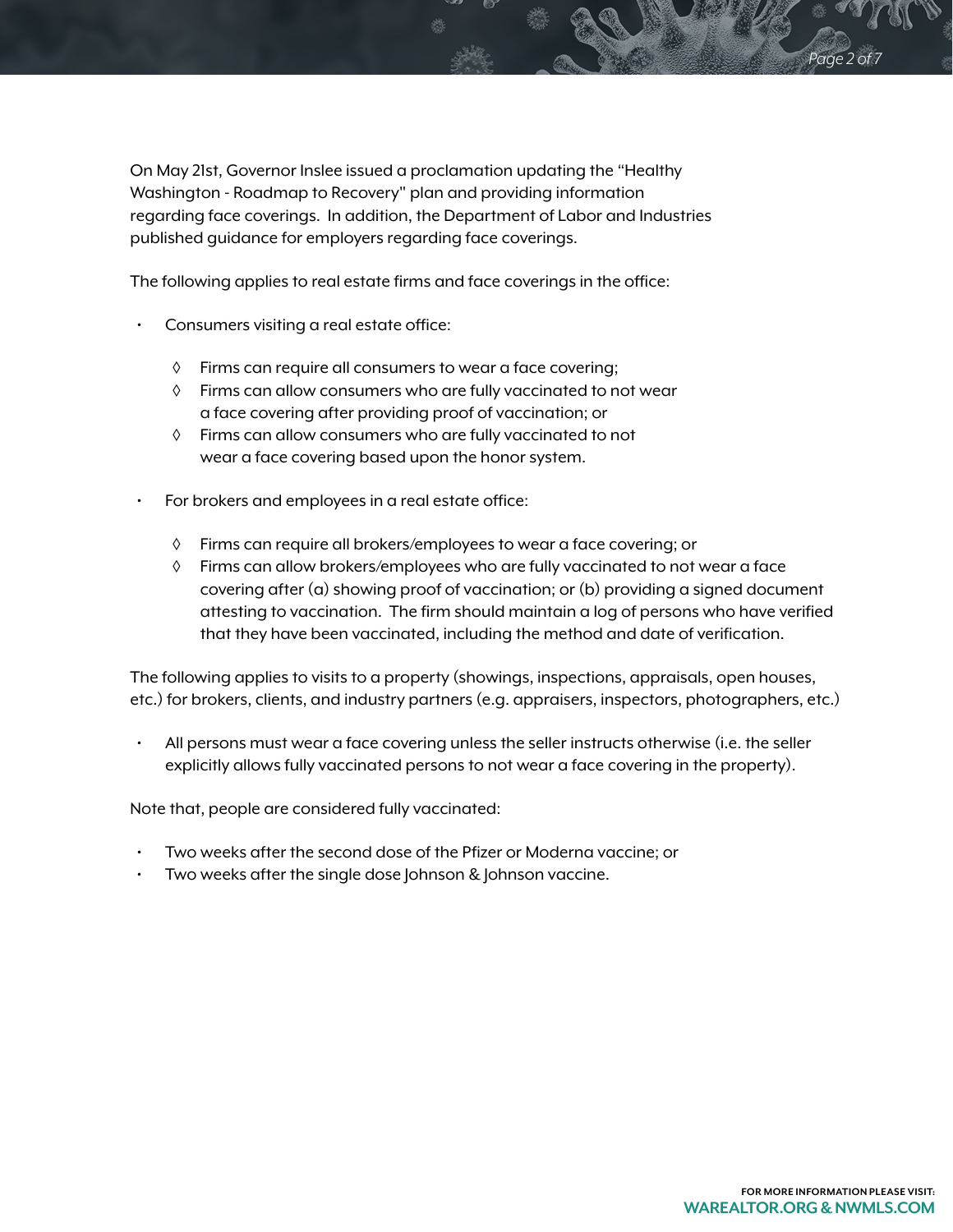V

# Summary of permitted real estate activities and related restrictions.

## *(Effective May 21, 2021)*

| Activity/<br><b>Requirement</b>                                 | <b>Phase 2</b>                                                                                                                                                                                                                                                                              | <b>Phase 3</b>                                                                                                                                                                                                                                                                                                                                                                                  |
|-----------------------------------------------------------------|---------------------------------------------------------------------------------------------------------------------------------------------------------------------------------------------------------------------------------------------------------------------------------------------|-------------------------------------------------------------------------------------------------------------------------------------------------------------------------------------------------------------------------------------------------------------------------------------------------------------------------------------------------------------------------------------------------|
| In-person<br>brokerage<br>activities on site<br>at the property | Permitted by appointment with<br>no more than five (5) people on<br>site, in addition to the broker, with<br>strict social distancing and proper<br>sanitation measures. Remote<br>meetings are encouraged if possible.                                                                     | Permitted by appointment with no more<br>than ten (10) people on site, in addition<br>to the broker, with strict social distancing<br>and proper sanitation measures. Remote<br>meetings are encouraged if possible.                                                                                                                                                                            |
| <b>Face Coverings</b>                                           | Required for brokers, clients, and industry partners for all in-person activities.<br>A real estate firm or property owner may decide to allow fully<br>vaccinated people to not wear a face covering at the office or in the<br>property, subject to certain limitations and requirements. |                                                                                                                                                                                                                                                                                                                                                                                                 |
| Open Houses                                                     | Permitted with no more than ten (10) people on site, in addition to the<br>broker, with strict social distancing and proper sanitation measures.                                                                                                                                            |                                                                                                                                                                                                                                                                                                                                                                                                 |
| <b>Limited Real Estate</b><br><b>Office Openings</b>            | Remote meetings with clients are<br>encouraged. Office capacity,<br>including guests, limited to 25%<br>or lower. Clients must make<br>appointments for in-person services.                                                                                                                 | Remote meetings with clients are<br>encouraged. Office capacity, including<br>guests, limited to 50% or lower.                                                                                                                                                                                                                                                                                  |
| Counties                                                        |                                                                                                                                                                                                                                                                                             | Adams, Asotin, Ferry, Garfield, Lincoln,<br>Pend Oreille, Spokane, Stevens,<br>Whitman, Island, San Juan, Skagit,<br>Whatcom, Chelan, Douglas, Grant,<br>Okanogan, Clallam, Jefferson, Kitsap,<br>Mason, Clark, Cowlitz, Klickitat,<br>Skamania, Wahkiakum, King, Pierce,<br>Snohomish, Grays Harbor, Lewis,<br>Pacific, Thurston, Benton, Columbia,<br>Franklin, Kittitas, Walla Walla, Yakima |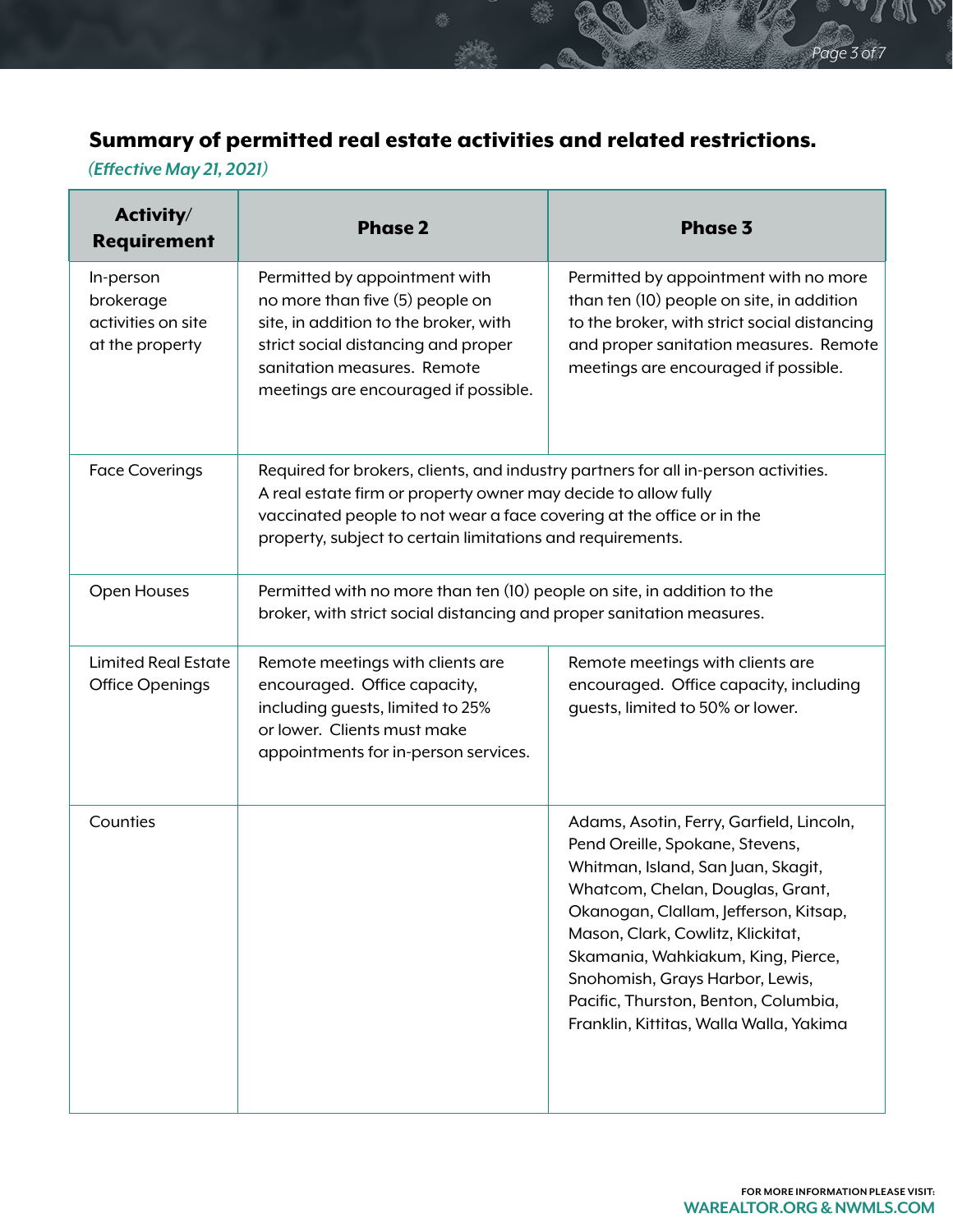#### Are In-Person Open Houses currently allowed?

*(Revised May 21, 2021)* Yes – limited, in-person open houses are currently permitted for Phase 2 and Phase 3 counties, provided that the occupancy restriction is strictly adhered to.

For in-person open houses, brokers must ensure that no more than ten (10) people are on site, in addition to the broker, and that all other required protocols are followed (face coverings, social distancing, sanitation, etc.) All persons must wear a face covering unless the seller instructs otherwise (i.e. the seller explicitly allows fully vaccinated persons to not wear a face covering in the property).

Firms should develop processes that brokers follow to ensure compliance, including the following:

- Post signs at the property (e.g. on the open house signs, at the front door, inside the property, etc.) alerting the public to the occupancy restriction and reminding the public to wear face coverings and social distance.
- All persons must wear a face covering unless the seller instructs otherwise (i.e. the seller explicitly allows fully vaccinated persons to not wear a face covering in the property).
- Brokers need to carefully monitor the number of persons on site at any one time and not admit more than the allowed number of persons into the property.
- Brokers need to constantly monitor the front door and potentially lock the door from time to time to prohibit additional persons from entering.
- Firms may consider assigning two brokers to an open house one to stand outside and monitor the number of persons admitted to the property, and the other to be inside the property.
- Brokers must enforce the face covering requirement.
- Persons waiting to enter the property must social distance and wear face coverings.
- Clean and disinfect all surfaces, before and after the open house, and have sanitizer placed around the property.
- Because contact tracing in the event of an outbreak is important, brokers should maintain a sign-in sheet that includes contact information for all attending an open house.
- Please keep in mind that the firm and broker hosting an open house are at risk of criminal and civil liability for failure to fully comply with the required protocols.

### Can real estate firms open their offices?

*(Revised May 21, 2021)* Yes. Real estate firms can re-open offices located in a limited fashion, so long as the firm adheres to the many *[required protocols](https://www.governor.wa.gov/sites/default/files/COVID19Phase2RealEstateGuidelines.pdf)*, including requirements for *[professional service offices](https://www.governor.wa.gov/sites/default/files/COVID19Phase2ProfessionalServicesGuidance.pdf?utm_medium=email&utm_source=govdelivery)*. However, remote meetings with clients are encouraged and office capacity, including guests, is limited to 25% for Phase 2 counties and 50% for Phase 3 counties.

Real estate firms must ensure that all protocols are followed, including strictly adhering to the capacity limitation. Clients must make appointments for in-person services at real estate offices for Phase 2 counties.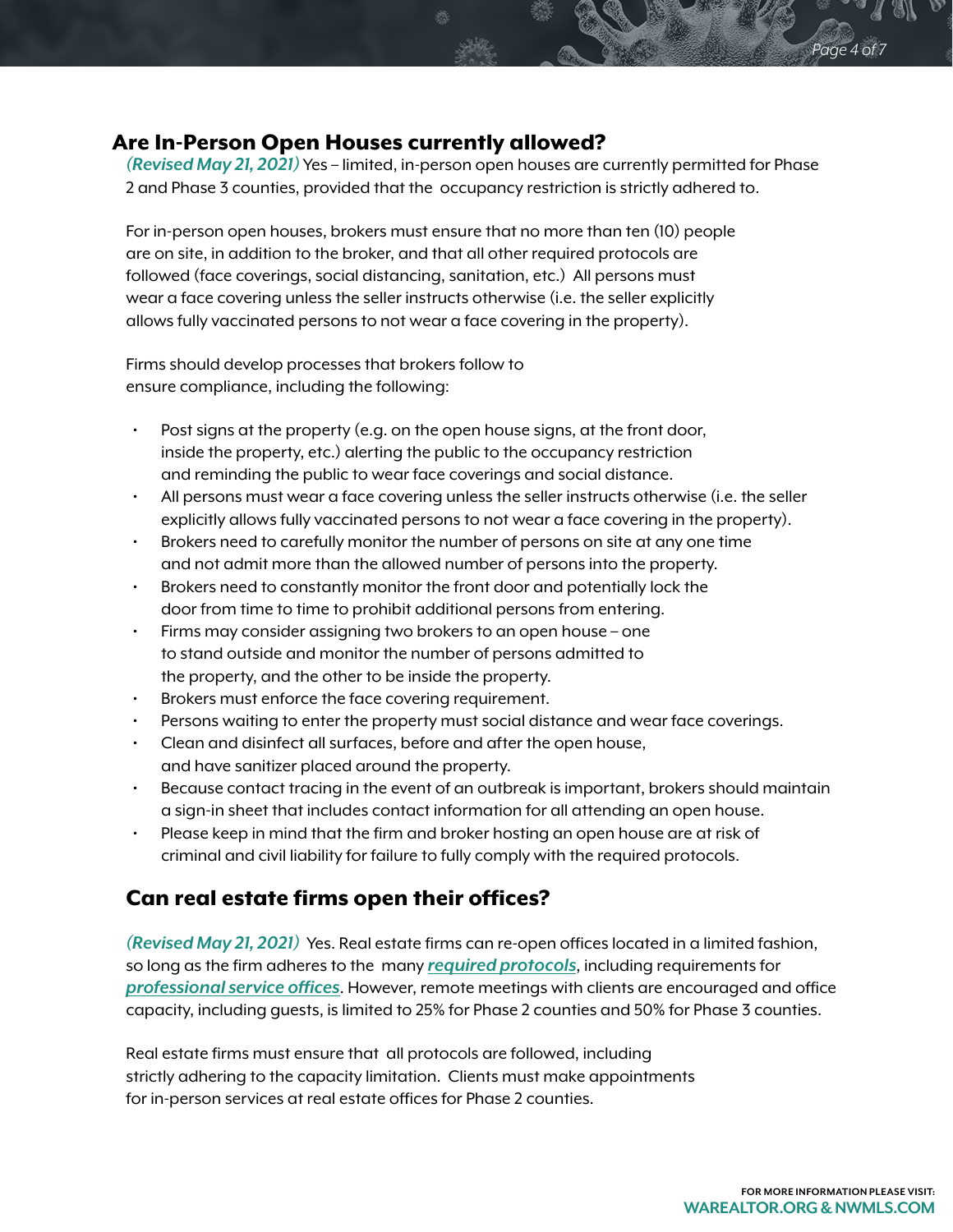The following applies to real estate firms and face coverings in the office:

- Consumers visiting a real estate office:
	- Firms can require all consumers to wear a face covering;
	- Firms can allow consumers who are fully vaccinated to not wear a face covering after providing proof of vaccination; or
	- Firms can allow consumers who are fully vaccinated to not wear a face covering based upon the honor system.
- For brokers and employees in a real estate office:
	- Firms can require all brokers/employees to wear a face covering; or
	- Firms can allow brokers/employees who are fully vaccinated to not wear a face covering after (a) showing proof of vaccination or (b) providing a signed document attesting to vaccination. The firm should maintain a log of persons who have verified that they have been vaccinated, including the method and date of verification.

Washington REALTORS® and Northwest MLS have developed resources that firms can use to safely open their offices in compliance with the required safety protocols. Of course, firms are not required to re- open and some may choose to delay re-opening until a later date. Firms may also choose to develop their own resources and plans to comply with the Governor's requirements.

The resources developed by Washington Realtors and Northwest MLS, available on their respective websites, include the following, all required by the Proclamation:

- COVID-19 Exposure Control, Mitigation, and Recovery Plan (required to be posted in the office)
- Entry door sign (required at the front door)
- Hygiene, sanitation, and related signs (required to be posted around the office)
- PowerPoint to assist with required training

#### What are some of the required protocols for re-opening a real estate office?

*(Revised May 21, 2021)* If a real estate firm chooses to re-open, designated brokers should carefully review the requirements to ensure compliance with all protocols. No office facilities may open for operations until they can meet and maintain all the requirements, including providing materials, schedules, and equipment required to comply. Some of the protocols are:

- Remote meetings with clients are encouraged.
- Occupancy of the office, including guests, is capped at 25% of maximum capacity for Phase 2 counties and 50% maximum capacity for Phase 3 counties.
- Clients must make appointments for in-person services for Phase 2 counties.
- Post signage at the entrance requiring clients to wear face coverings.
- Maintain minimum six-foot separation between all persons in all interactions at all times.
- Arrange furniture to encourage social distancing.
- Consumers visiting a real estate office: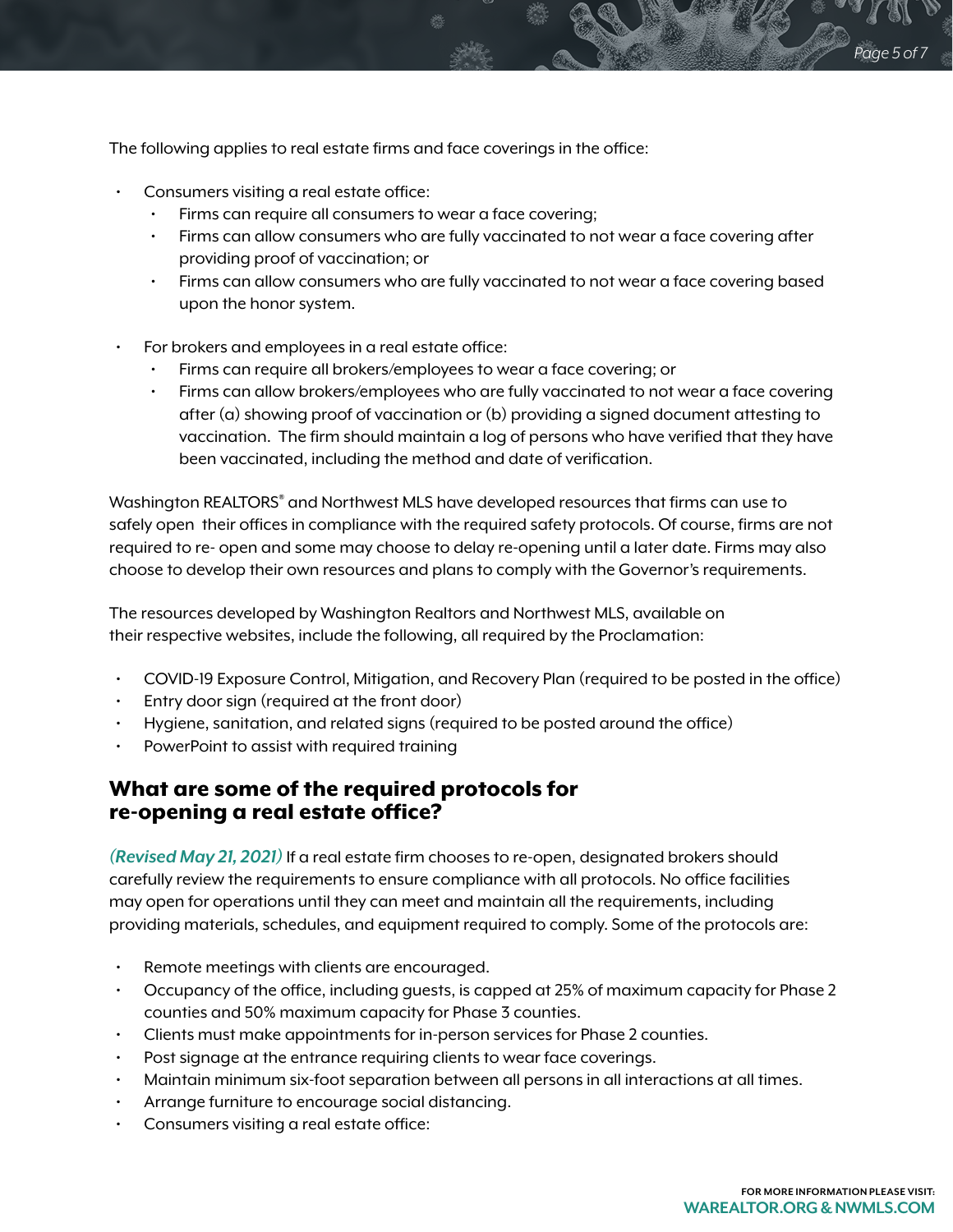- Firms can require all consumers to wear a face covering;
- Firms can allow consumers who are fully vaccinated to not wear a face covering after providing proof of vaccination; or
- Firms can allow consumers who are fully vaccinated to not wear a face covering based upon the honor system.
- For brokers and employees in a real estate office:
	- Firms can require all brokers/employees to wear a face covering; or
	- Firms can allow brokers/employees who are fully vaccinated to not wear a face covering after (a) showing proof of vaccination; or (b) providing a signed document attesting to vaccination. The firm should maintain a log of persons who have verified that they have been vaccinated, including the method and date of verification.
- Provide personal protective equipment (PPE) such as gloves and face coverings to employees and independent contractors.
- Ensure frequent and adequate hand washing with adequate maintenance of supplies. Use disposable gloves where applicable to prevent transmission on office supplies or other equipment that is shared.
- Establish a janitorial schedule that includes frequent cleaning and sanitizing with a particular emphasis on commonly touched surfaces.
- Screen individuals for signs/symptoms of COVID-19 before starting work. Make sure individuals who are sick stay home or immediately go home if they feel or appear sick. Cordon off any areas where an individual with probable or confirmed COVID-19 illness worked, touched surfaces, etc. until the area and equipment is cleaned and sanitized. Follow the *[cleaning guidelines set by the CDC to](https://www.cdc.gov/coronavirus/2019-ncov/community/disinfecting-building-facility.html)  [deep clean and sanitize](https://www.cdc.gov/coronavirus/2019-ncov/community/disinfecting-building-facility.html)*.
- All on-site employees and independent contractors must be trained on the worksite's policies, these requirements and all relevant sanitization and social distancing protocols. They must also be trained about COVID-19 and how to prevent its transmission.
- A site-specific COVID-19 monitor shall be designated at each location to monitor the health of individuals and enforce the COVID-19 job site safety plan.
- Develop and post at each location a comprehensive COVID-19 exposure control, mitigation, and recovery plan. A copy of the plan must be available at the location and available for inspection by state and local authorities.
- COVID-19 safety information and requirements, such as CDC, DOH, OSHA posters and the employer-owner written policies for COVID-19, shall be visibly posted at each location.
- Authorized access to the business should primarily be through the front door.
- Face shields or sneeze guards should be placed throughout the worksite at all places of potential interaction between service providers and clients.

#### Can brokers physically preview or show properties?

*(Revised May 21, 2021)* Yes. In-person previews or showings of properties are permitted if the required protocols are followed.

Previews or showings must be by appointment, a total of no more than ten (10) people, in addition to the broker, are permitted at the property at any one time, and those people adhere to strict social distancing guidelines. Any previews or showings should be conducted as expeditiously as possible.